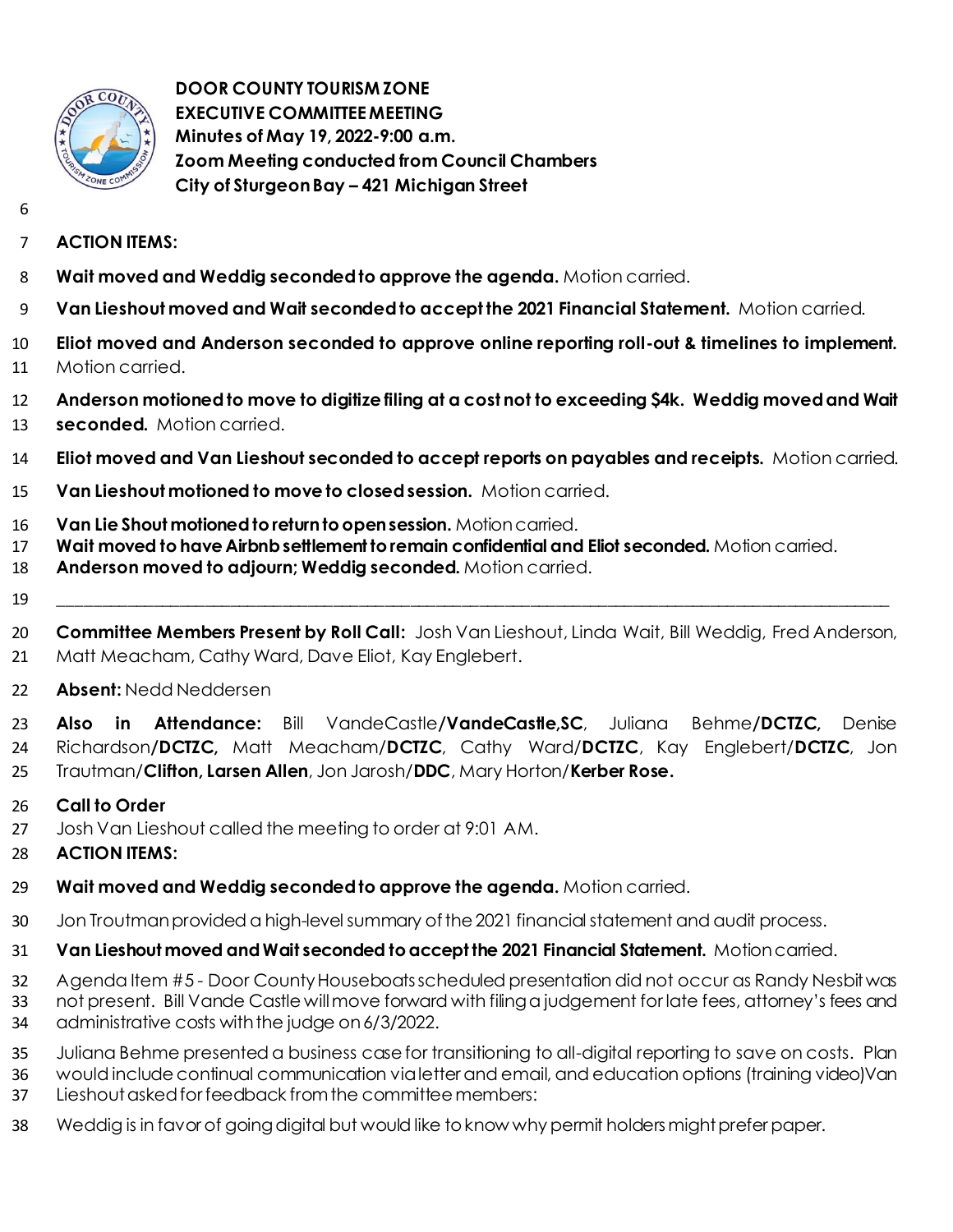- Ward is also in favor and feels that most permit holders are capable of filing reports online.
- Anderson suggested that a possible threshold be established to allow for some permit holders to file quarterly instead of monthly.
- Meachem is in favor of digital reporting.

 Wait is in favor and suggested giving permit holders until January 1, 2023 (7 months) to prepare. Wait questioned Behme as to whether or not quarterly filing was working out with Airbnb and VRBO. Behme

- mentioned that the quarterly filing was doing well for marketplace providers.
- 46 Eliot wanted clarification on January 1st start date and when the first online report would go into effect. Van Lieshout clarified the December report (due in January) would mark the start. Eliot also expressed concern with considering quarterly reporting with a sales threshold as he feels it lacks consistency and
- people tend to forget.
- Weddig added that he would still like a handle on why permit holders still prefer paper as opposed to simply filing online. Behme offered to send out a survey.

## **Eliot moved and Anderson seconded to approve online reporting roll-out & timelines to implement.**

- Motion carried.
- Julianna Behme presented a business case for scanning of approximately 2,270 paper permits that would save time, storage space, and help to prevent loss or damage. New requirements from individual municipalities now require permit holders to update or provide copies of old permits. Behme found a vendor that would pick up, scan (remove any staples), & return the documents for \$3,609.

## **Anderson motioned to move to digitize filing at a cost not to exceeding \$4k. Weddig moved and Wait**

**seconded.** Motion carried.

## **Report by Destination Door County on marketing efforts**

- Jon Jarosh provided an overview of marketing efforts that included celebrating the signing of agreement, 62 tourism week efforts and highlights, upcoming Strategic Planning Committee Meeting on June 1st in Egg 63 Harbor, Upcoming Grant Fund Meeting in Egg Harbor on June 15<sup>th</sup>, Efforts by the Strategic Community Partnership Program to allow municipalities to allocate the direction of funds, lodging survey being sent out
- to gain seasonal trending info, American Travel Census survey results, and the launching of a new research platform for tracking and managing tourism data.
- Eliot asked a question as to whether or not the municipalities might be able to direct funds to a non-for-profit or "new" entity that they establish on their own (EX: an "Information Center" specifically for that
- municipality). Jarosh stated that Egg Harbor currently splits any funding 50/50 with Carlsville and that is the
- only example that currently might fall into that category.
- 

## **Report from Administrator.**

- Behme went over highlights of administrators report for April2022.
- Anderson commented that he felt it was time to discuss raising the late fee penalties to further discourage any late filings going forward. Bill Vande Castle had no objection but reminded the Commissionthat we 76 would need to amend the ordinance by amending the paragraph that addresses late fee penalties and that all 19 municipalities would ultimately have to agree to do so. Eliot asked if it was worth the effort and Van Lieshout suggested that this topic be moved to a future agenda.
- 
- **Discussion on the current comparable occupancy numbers.**
- **Consideration of reports and payables plus receipts to date.**
-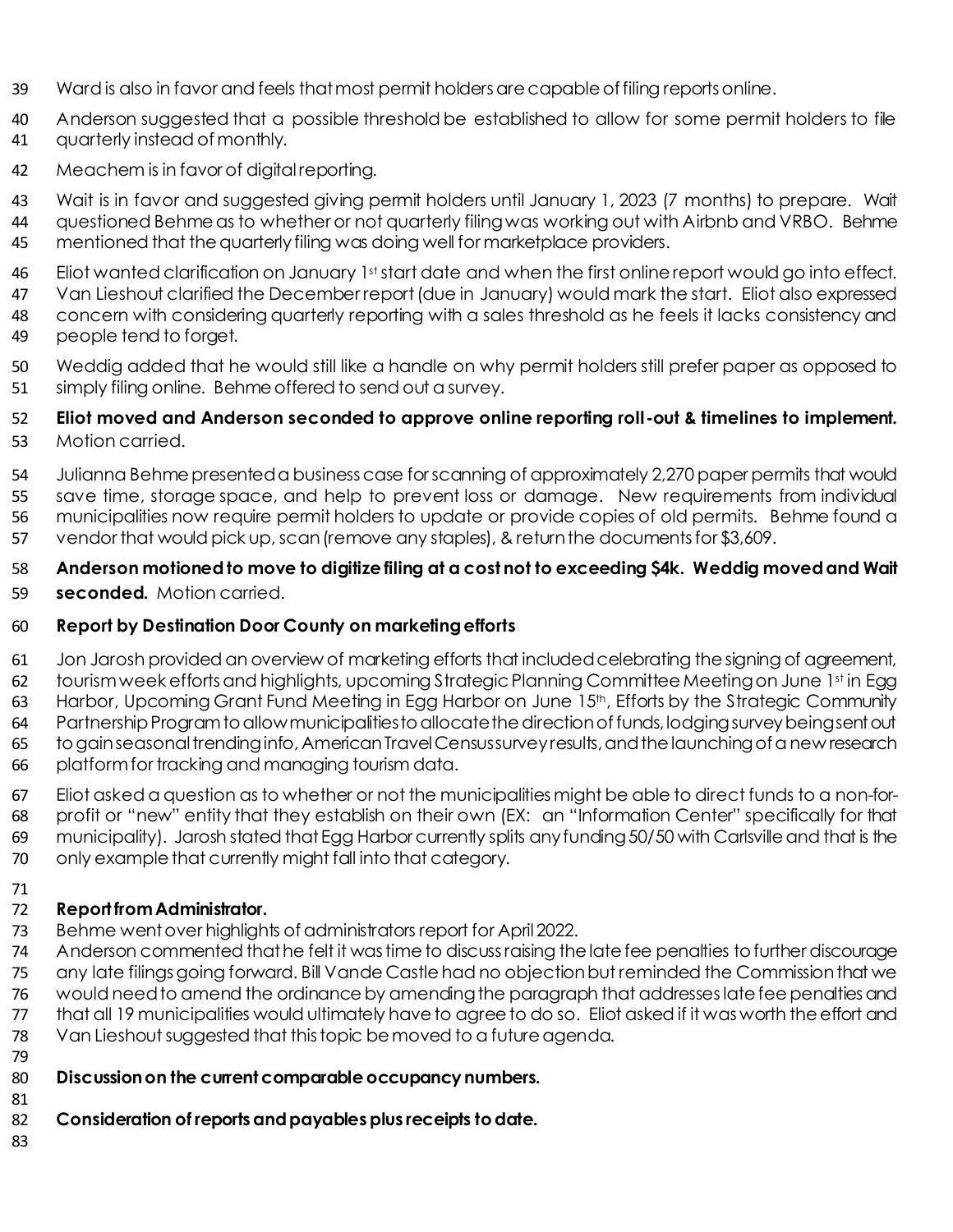- **Eliot moved and Van Lieshout seconded to accept reports on payables and receipts.** Motion carried.
- 
- **Consideration of adjournment in to Closed Session pursuant to Wisconsin State Statutes, Section 19.85(1)(g) to confer with legal counsel for the governmental body who is rendering oral or written advice concerning**
- **strategy to be adopted by the body with respect to litigation in which it is or likely to become involved; to wit: enforcement actions against lodging providers who have failed to obtain lodging permits and to timely remit monthly room tax report and tax payments.**
- 
- **Consider a motion to reconvene into Open Session.**
- **Eliot moved andWeddig seconded to return to open session.** Motion carried.
- 
- **Consideration of action from Closed Session, if required.**
- **Wait moved to have details ofAirbnb settlement to remain confidential and Eliot seconded.** Motion carried.
- **Matters to be placed on a future agenda or referred to a committee, official or employee.**
- Ward: Further discussion of increasing late fees/penalties.
- **Adjournment**
- **Anderson moved to adjourn; Weddig seconded.** Motion carried.
- Respectfully submitted,
- 
- Denise Richardson
- Assistant Administrator
- 
- 
- 
- 
- 
- 
- 
- 
- 
- 
- 
- 
- 
- 
- 
- 
- 
- 
- 
- 
- 
-